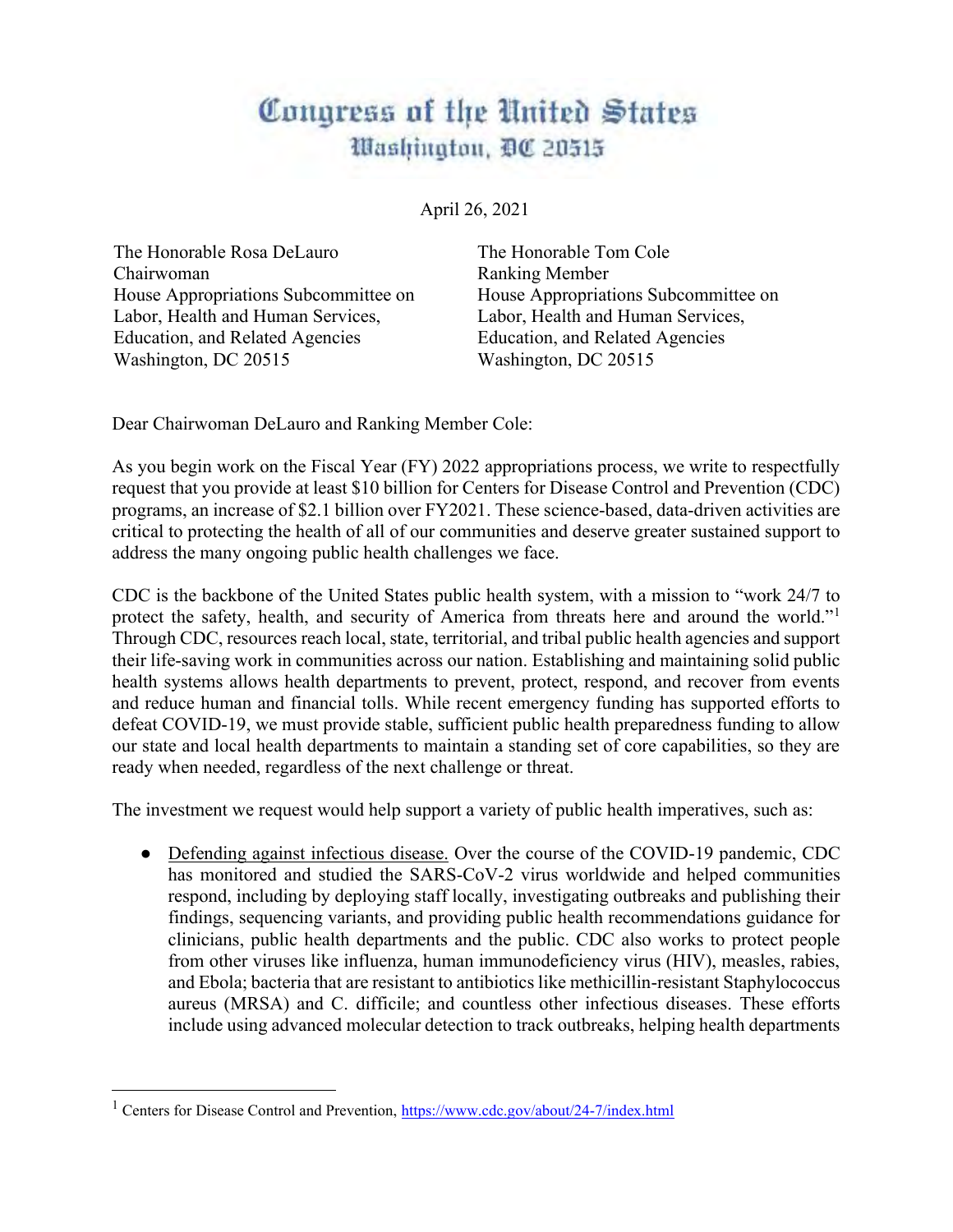effectively use surveillance data, funding school-based health education programs, and investing in disease intervention specialists.

- Preventing chronic disease. Chronic diseases represent seven of the 10 leading causes of death,<sup>2</sup> and account for 90 percent of the nation's \$3.8 trillion in annual health care costs.<sup>3,4</sup> Many of these diseases can be prevented by eating well; being physically active; avoiding tobacco, excessive drinking, and injury; and getting regular health screenings. CDC collects data on chronic diseases and their risk factors to inform prevention and control, studies interventions and supports communities in implementing them, and provides resources to educate communities on how to reduce risk factors. This work is rooted in addressing social determinants of health, which contribute to perpetual racial, ethnic, and socioeconomic disparities. CDC's Tips from Former Smokers campaign has helped one million people quit smoking, over 400,000 people have participated in the National Diabetes Prevention Program, and the National Breast and Cervical Cancer Early Detection Program has served more than 5.6 million women.<sup>5</sup> CDC grants also help states increase the number of students who consume nutritious foods, design communities to make physical activity safer and more convenient, and expand and sustain education programs.
- Protecting against environmental hazards. CDC prevents illness and death related to environmental hazards, researches the effects of the environment on health, surveils environment-related health problems, and prepares and responds to environmental emergencies. Recent accomplishments include confirming higher per- and polyfluoroalkyl substances (PFAS) exposures in communities near military bases, improving our understanding of potential links between pesticide exposures and children's behavior, and identifying contaminants in fish from the Great Lakes. Funding from CDC's National Center for Environmental Health supports state and local asthma control plans, childhood lead poisoning prevention activities, environmental health tracking, safe water programs, and more. CDC's environmental health efforts also span cruise ship sanitation, foodborne illness, radiation, mold, climate adaptation, natural disasters and severe weather, chemical weapons elimination, and air quality.
- Preventing injuries and violence. CDC researches, employs, and funds strategies to prevent injuries, the leading cause of death for individuals between one and 45 years old. For example, the Domestic Violence Prevention Enhancement and Leadership Through Alliances Impact program funds state coalitions and local communities to reduce intimate partner violence. CDC also has played a leading role in addressing the opioid and drug overdose epidemics through research, monitoring, and funding and support for state and local response and prevention activities, such as the Drug-Free Communities program which supports community coalitions that reduce youth substance use. Youth Violence Prevention Centers have demonstrated success through innovative interventions such as mowing and planting community gardens on vacant properties, cultivating positive racial identity, and supporting parents in disadvantaged neighborhoods. CDC also works to

<sup>&</sup>lt;sup>2</sup> Centers for Disease Control and Prevention,<https://www.cdc.gov/nchs/fastats/leading-causes-of-death.htm>

<sup>&</sup>lt;sup>3</sup> Rand Corporation[, https://www.rand.org/content/dam/rand/pubs/tools/TL200/TL221/RAND\\_TL221.pdf](https://www.rand.org/content/dam/rand/pubs/tools/TL200/TL221/RAND_TL221.pdf)

<sup>4</sup> Health Affairs,<https://www.healthaffairs.org/doi/10.1377/hlthaff.2020.02022>

<sup>&</sup>lt;sup>5</sup> Centers for Disease Control and Prevention[, https://www.cdc.gov/chronicdisease/programs-impact/impacts.htm](https://www.cdc.gov/chronicdisease/programs-impact/impacts.htm)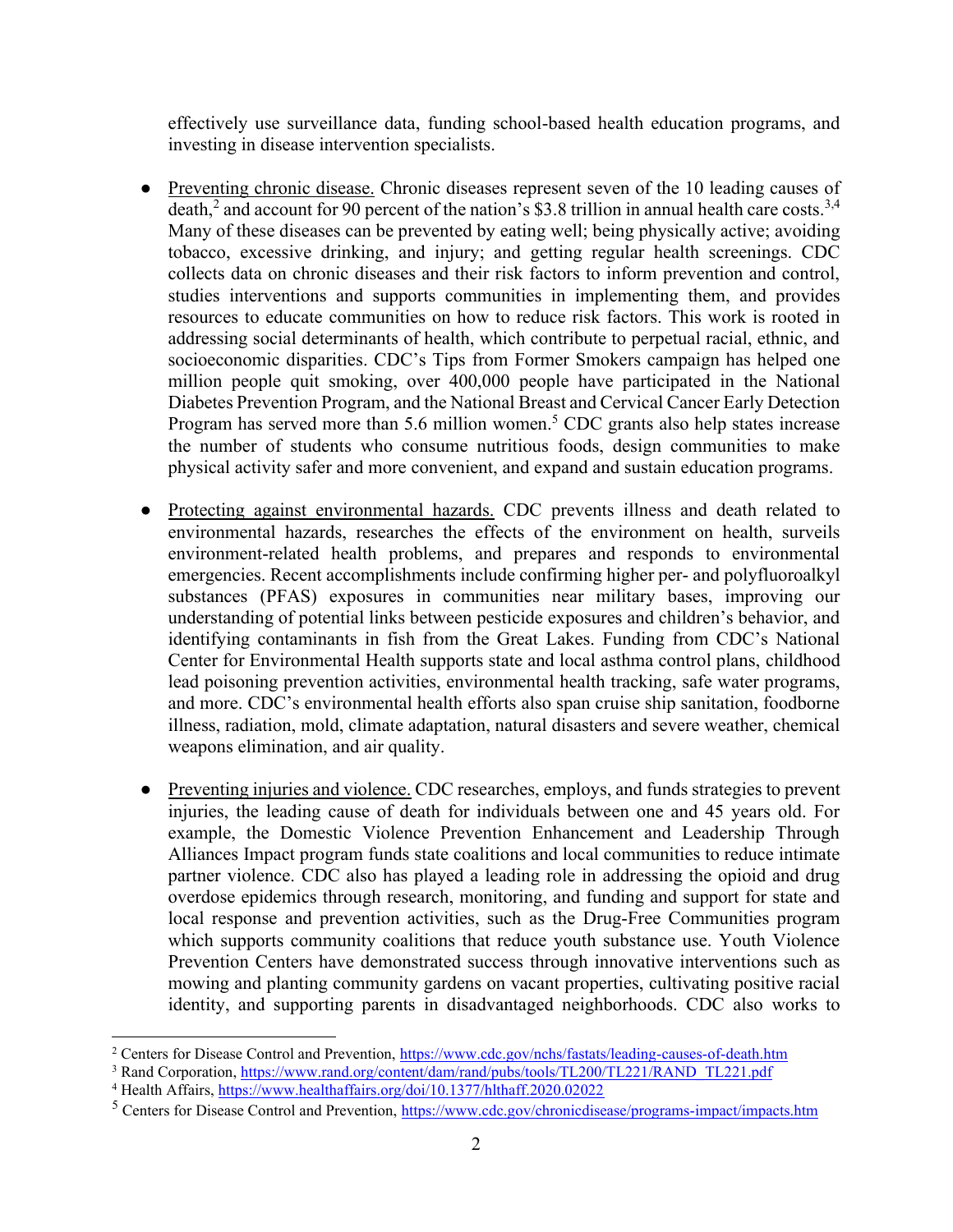prevent dozens of other injuries such as suicide, child abuse and neglect, traumatic brain injury, older adult falls, burns, drowning, and motor vehicle accidents.

These represent just a small sample of the countless CDC programs that safeguard and improve our constituents' lives and provide critical resources to support the essential work of our state, territorial, local and tribal public health agencies. Members of Congress have traditionally supported a wide variety of programs within CDC, each with its own merits, but the agency remains woefully underfunded. While we all recognize that the fiscal climate presents challenges, the cost of unmitigated disease is far greater than that of investments in prevention and response. Again, we urge you to provide at least \$10 billion for CDC in FY2022 – a level also supported by nearly 200 organizations representing of public health workers, researchers, clinicians, educators, and patients. Now, more than ever, it is critical to have a strong and modern national public health surveillance system that detects and facilitates immediate response to, and containment of, emerging health threats. Thank you for your consideration of this request.

Sincerely,

Wike Ler

Member of Congress Member of Congress

Nikema Williams John Katko Member of Congress Member of Congress

 $\sqrt{s}$ Grace F. Napolitano Member of Congress

 $\sqrt{s}$ Jamie Raskin Member of Congress

 $\sqrt{s}$ Jahana Hayes Member of Congress

 $\sqrt{s}$ William R. Keating Member of Congress

And B. M/  $\mathcal{L} \rightarrow \mathcal{L}$ 

Mike Levin David B. McKinley P.E.

 $U_{\bullet}$  and  $U_{\bullet}$ 

 $\sqrt{s}$ Brendan F. Boyle Member of Congress

 $\sqrt{s}$ Ted Deutch Member of Congress

 $\sqrt{s}$ Nanette Diaz Barragán Member of Congress

 $\sqrt{s}$ Cheri Bustos Member of Congress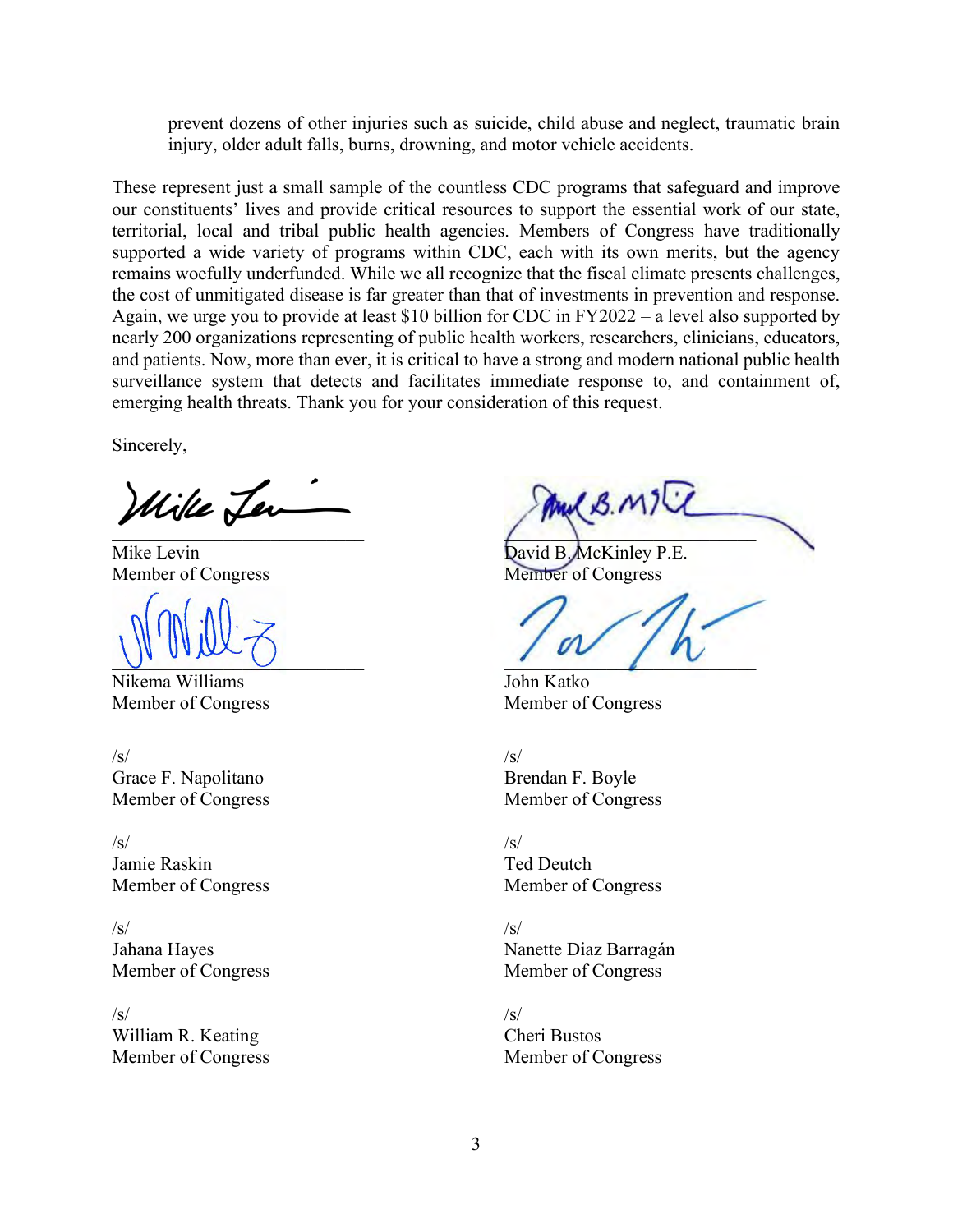$/s/$ Jenniffer González-Colón Member of Congress

/s/ Alan Lowenthal Member of Congress

 $\sqrt{s}$ Danny K. Davis Member of Congress

 $\sqrt{s}$ Sean Casten Member of Congress

 $\sqrt{s}$ Rashida Tlaib Member of Congress

 $\sqrt{s}$ Steven Horsford Member of Congress

/s/ Sharice L. Davids Member of Congress

 $\sqrt{s}$ Stacey E. Plaskett Member of Congress

 $\sqrt{s}$ Sanford D. Bishop, Jr. Member of Congress

 $\sqrt{s}$ Brian Fitzpatrick Member of Congress

 $\sqrt{s}$ Lucy McBath Member of Congress  $\sqrt{s}$ Lloyd Doggett Member of Congress

 $\sqrt{s}$ Ro Khanna Member of Congress

 $\sqrt{s}$ Mary Gay Scanlon Member of Congress

 $\sqrt{s}$ G. K. Butterfield Member of Congress

 $\sqrt{s}$ Deborah K. Ross Member of Congress

 $\sqrt{s}$ Jeff Van Drew Member of Congress

 $\sqrt{s}$ Bobby L. Rush Member of Congress

 $\sqrt{s}$ Albio Sires Member of Congress

 $\sqrt{s}$ Stephen F. Lynch Member of Congress

 $\sqrt{s}$ Katie Porter Member of Congress

 $\sqrt{s}$ Terri A. Sewell Member of Congress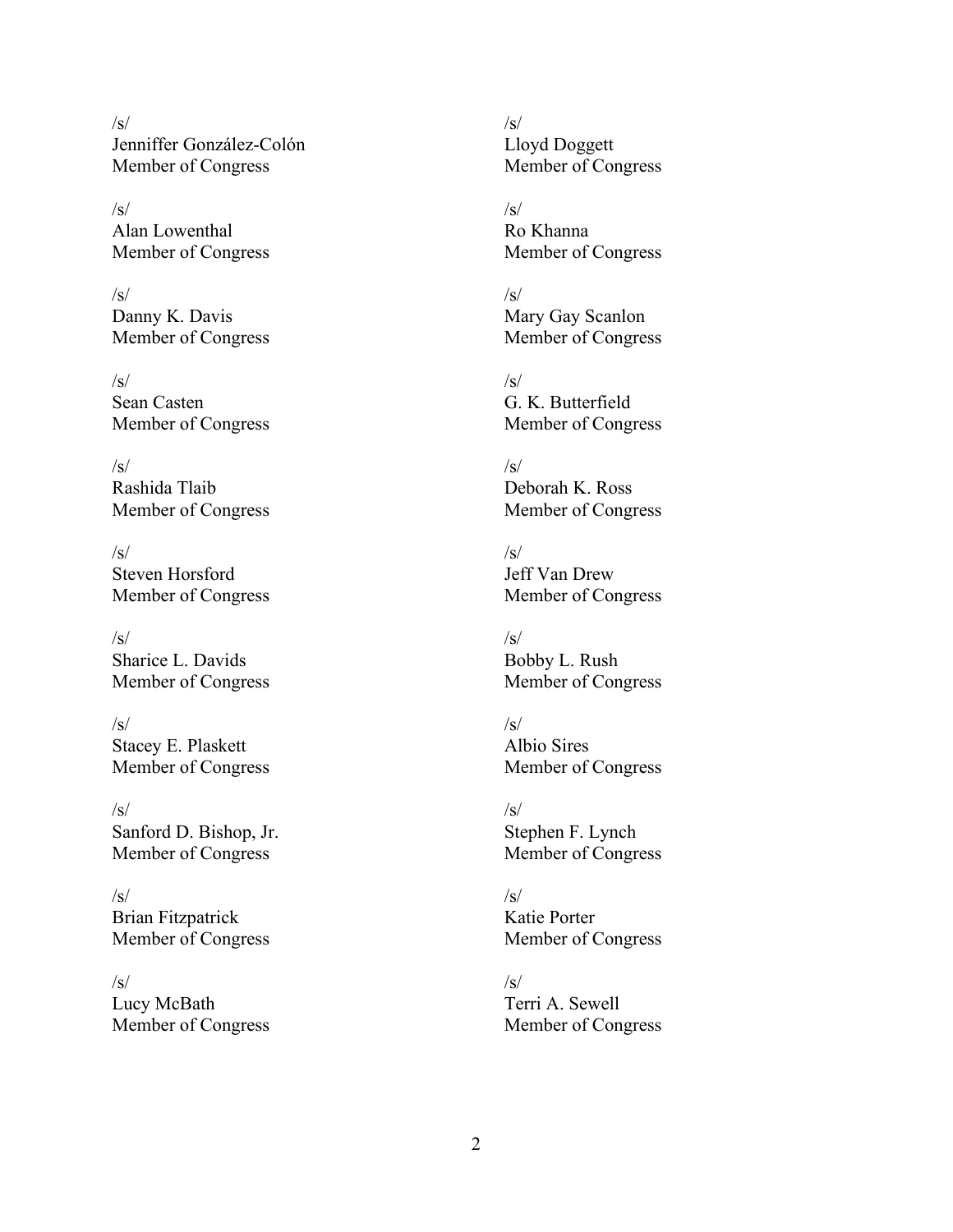$\sqrt{s}$ Joseph D. Morelle Member of Congress

/s/ Kaiali'i Kahele Member of Congress

/s/ Dusty Johnson Member of Congress

 $\sqrt{s}$ Julia Brownley Member of Congress

 $\sqrt{s}$ Eddie Bernice Johnson Member of Congress

 $\sqrt{s}$ Kathy Castor Member of Congress

/s/ Sara Jacobs Member of Congress

 $\sqrt{s}$ Andrew R. Garbarino Member of Congress

 $\sqrt{s}$ Elissa Slotkin Member of Congress

 $\sqrt{s}$ Joe Neguse Member of Congress

 $\sqrt{s}$ Lizzie Fletcher Member of Congress  $/s/$ Ted W. Lieu Member of Congress

 $\sqrt{s}$ Adam Smith Member of Congress

 $\sqrt{s}$ Marilyn Strickland Member of Congress

/s/ Ami Bera, M.D. Member of Congress

 $\sqrt{s}$ Bill Pascrell, Jr. Member of Congress

 $\sqrt{s}$ Zoe Lofgren Member of Congress

 $\sqrt{s}$ Jim Himes Member of Congress

 $\sqrt{s}$ Mark Takano Member of Congress

 $\sqrt{s}$ Gwen Moore Member of Congress

 $\sqrt{s}$ Mark DeSaulnier Member of Congress

 $\sqrt{s}$ Colin Allred Member of Congress